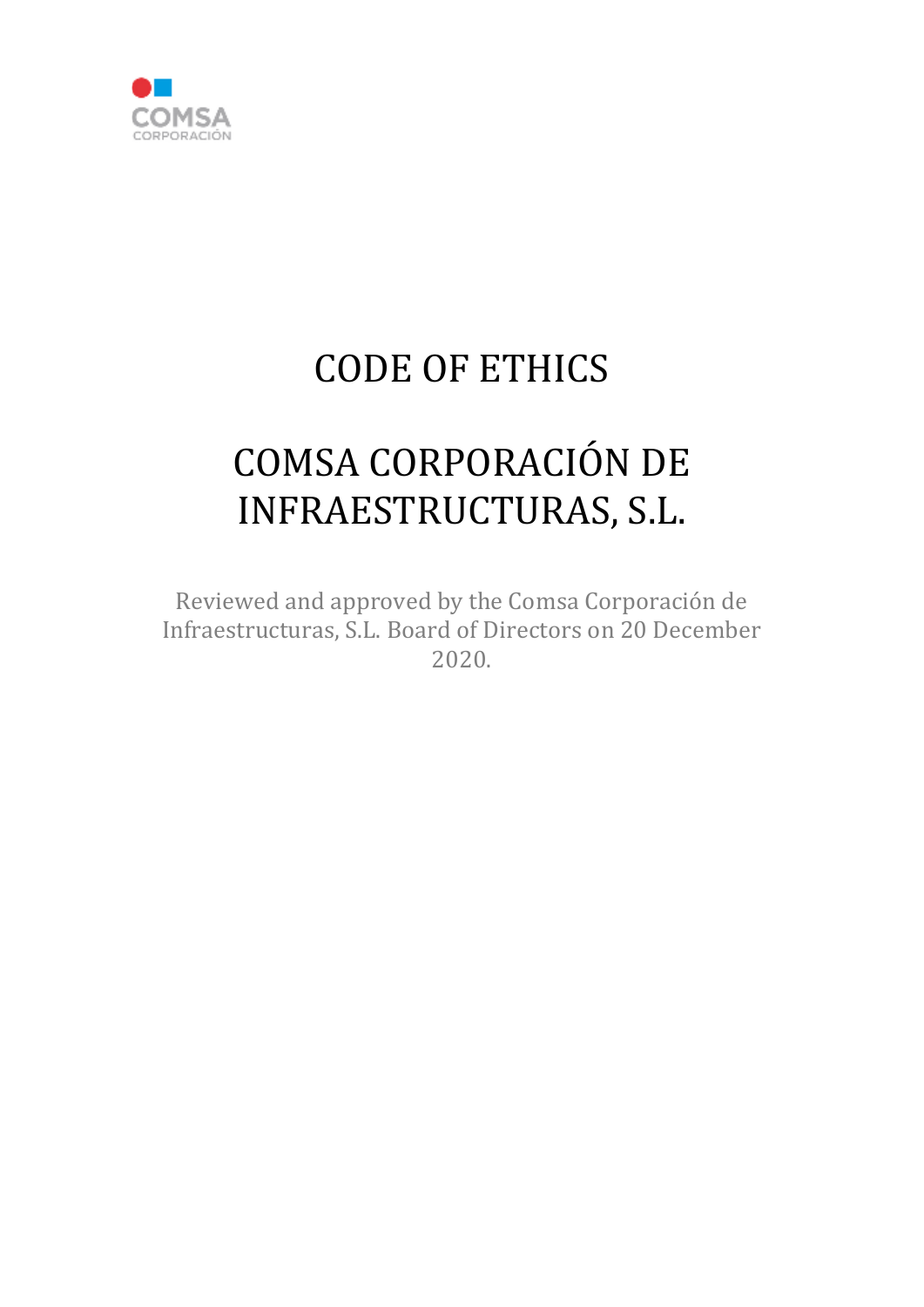

# Index

| 3.2. Leadership and undertaking of liability regarding ethical and regulatory |
|-------------------------------------------------------------------------------|
|                                                                               |
|                                                                               |
|                                                                               |
|                                                                               |
|                                                                               |
|                                                                               |
|                                                                               |
|                                                                               |
|                                                                               |
|                                                                               |
|                                                                               |
|                                                                               |
|                                                                               |
|                                                                               |
|                                                                               |
|                                                                               |
|                                                                               |
|                                                                               |
|                                                                               |
|                                                                               |
|                                                                               |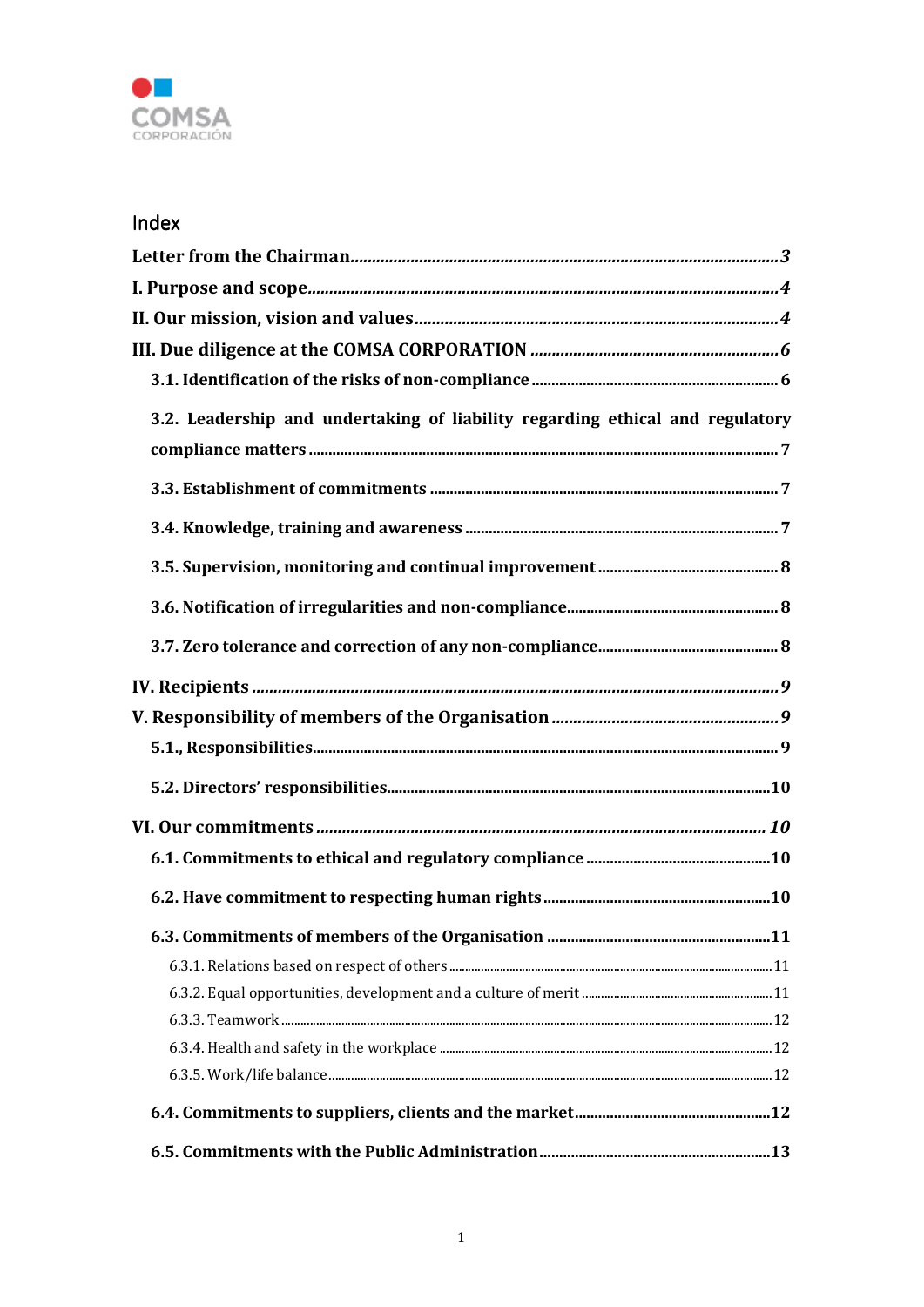

| $7.1. \textit{Regulatory compliance} \textit{} \textit{} \\ \textit{________} \\$ |  |
|-----------------------------------------------------------------------------------|--|
|                                                                                   |  |
|                                                                                   |  |
|                                                                                   |  |
|                                                                                   |  |
|                                                                                   |  |
|                                                                                   |  |
|                                                                                   |  |
|                                                                                   |  |
|                                                                                   |  |
|                                                                                   |  |
|                                                                                   |  |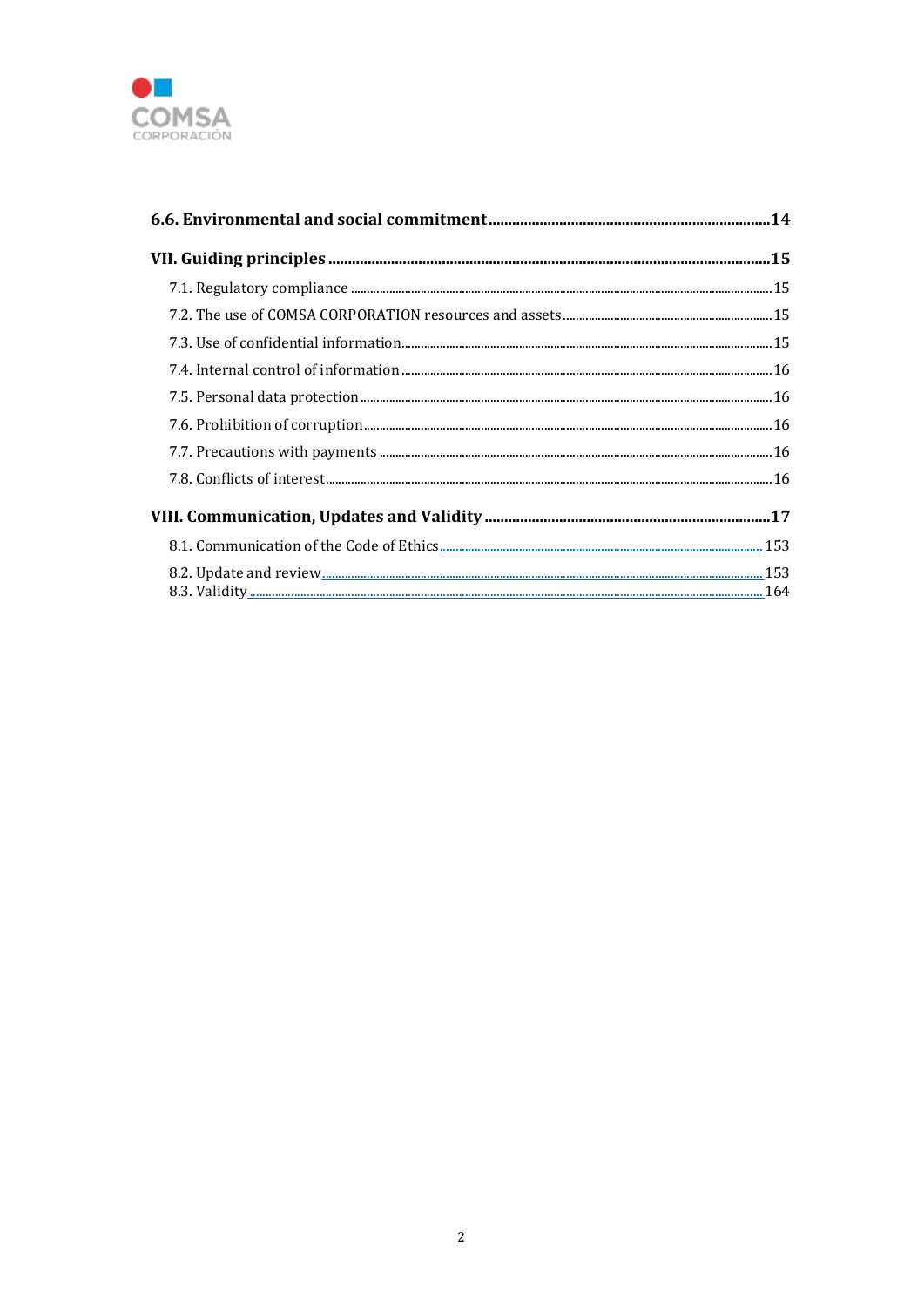

# **A letter from the Comsa Corporación de Infraestructuras, S.L. Chairman.**

With this Code of Ethics, the COMSA CORPORACIÓN DE INFRAESTRUCTURAS, S.L. Board of Directors (hereinafter, "COMSA CORPORATION") would like to state their commitment to extending this to all members of the COMSA CORPORATION and their group companies, whose parent company is the COMSA CORPORATION, as well as to interested third parties.

With more than 100 years' experience, the COMSA CORPORATION is involved in the areas of industrial infrastructures and engineering, services and technology, concessions and renewable energy. Our business activities are not solely carried out in strict compliance of current law and regulation applicable to our business sector, but also as our role as an economic and social agent. In relation to this, the COMSA CORPORATION Board has a duty of diligence towards those that are a part of our organisation as well as in relation to society as a whole. Due to this, we understand that carrying out our business activities based on ethical and regulatory compliance criterion as fundamental.

Acceptance of this Code of Ethics by all COMSA CORPORATION directors and staff, as well as by companies within the group, implies adhesion to a set of values, commitments and principles of how we act, based on the need to carry out our business activities within a framework of absolute respect of individuals, society and the environment.

The COMSA CORPORATION Board is aware of the relevance, including social relevance, of our business activities. For this, as members of the COMSA CORPORATION governing body, we promote the business activities of all companies within the group, based on ethical and regulatory compliance. With this measure, it is not only necessary to serve as an example and provide this Code of Ethics to those that make up the group, of which the COMSA CORPORATION is the parent company, but also in making it available to any individual or external interest group.

(Chairman's signature)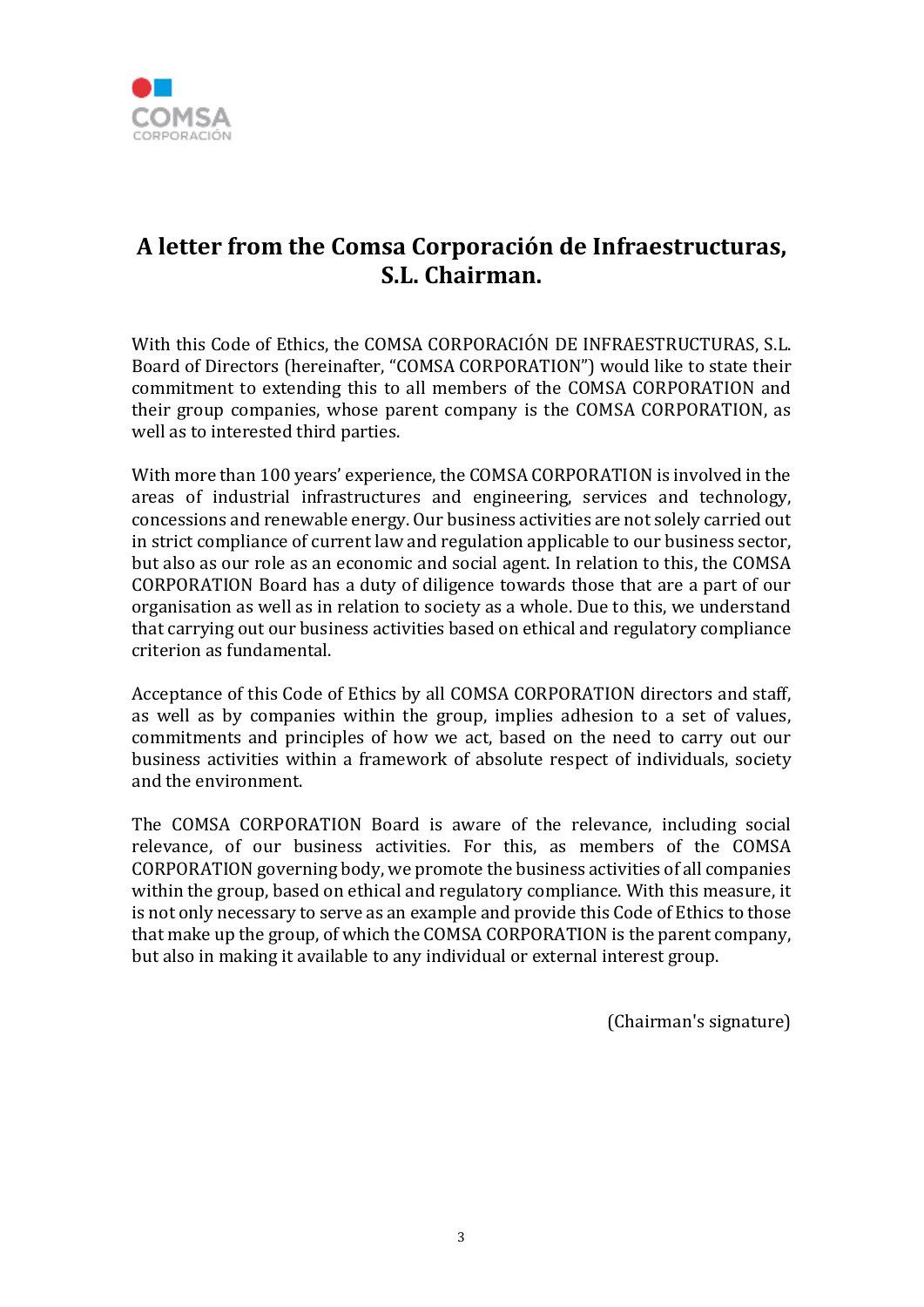

# **I. Purpose and scope**

The COMSA CORPORACIÓN DE INFRAESTRUCTURAS, S.L. Code of Ethics (hereinafter, COMSA CORPORATION) is set up as the **principal and highest level of regulation** in the COMSA CORPORATION internal regulatory system, as well as in all companies within the Group1 whose parent is the COMSA CORPORATION (hereinafter, COMSA CORPORATION and the companies within the Group also be referred to as the 'Organisation' or the 'Group'). Along with the leadership and support of the COMSA CORPORATION Board  $-$ as the governing body–, the main guarantor of supervision of compliance of the provisions of this Code is the COMSA CORPORATION Ethics Commission, without affecting the liability of the boards of each of the companies within the Group in relation to matters of penal compliance. The COMSA CORPORATION Ethics Commission, is also set up as the COMSA CORPORATION penal compliance body.

The COMSA CORPORATION Code has as its **aim** the establishment of values, commitments and guiding principles, which is based on ethical and regulatory compliance, and should be a guide of how to act at all times for **all members of the boards, the directors and staff within the Group,** (hereinafter, members of the boards, the directors and staff of the COMSA CORPORATION and of the companies within the group, will be referred to either individually or as a whole as '**members**' or '**members of the organisation**').

The creation of this Code is attributed in the main to the leadership of the governing body of the COMSA CORPORATION, which is the parent company of the Group. However, addressing the business structure of the Organisation, and in relation to this Code being a document that contains the values and general principles that inspire our actions, **it is applicable to all companies within the Group.** In relation to the above, knowledge of it and compliance with it is binding for **all members of the Organisation** who, irrespective of their area of work, or their geographical area, all form part of the Group.

# **II. Our mission, vision and values.**

Our **mission** as an Organisation, is to offer integral services for infrastructures, engineering, the environment and technology, under the principles of **professionalism, quality and innovation**, thus meeting our clients' needs and

<sup>&</sup>lt;sup>1</sup> An updated annex of the companies within the group, to which the COMSA CORPORATION compliance model is applicable, is published on the COMSA CORPORATION webpage: www.comsa.com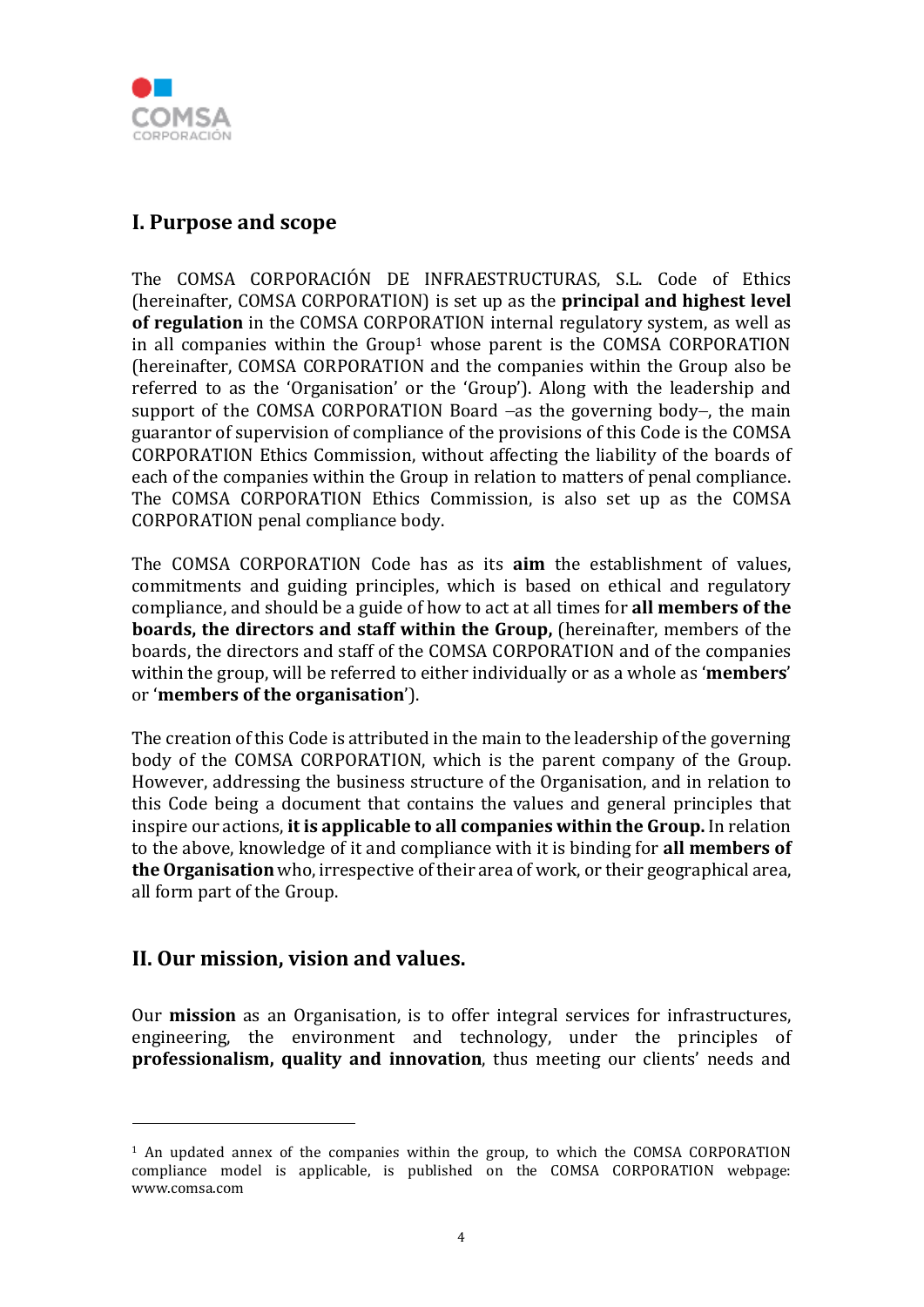

promoting an environment of human development within a **framework of profitable and sustainable growth.**

All of us who are part of this group, of which the COMSA CORPORATION is the parent, share the vision of being leaders, consolidating the profitability of the various areas of business activity, and promoting international growth, in line with the aim of contributing to economic, technological and social progress.

Both the mission and the business vision would not make sense without our **values** as an Organisation. Which are as follows:

- Global vision of the Group. At COMSA CORPORATION, we believe we have to work adopting a Group strategy based on taking advantage of the synergies between our various lines of business, with the aim of providing our clients with an integral service of solutions with a high added value, thus strengthening the Group as a whole.
- **Human resources team.** People are one of the main assets of all the companies within our Group. Their professionalism and talent allow COMSA CORPORATION to meet any challenge and to carry out our projects with diligence and quality. Because of this, at COMSA CORPORATION we back the strengthening of the value of our human resources as a guarantee of collective success.
- **Client focus.** At COMSA CORPORATION, we make an effort to meet our clients' needs, always providing innovative solutions that allow us to exceed their expectations.
- **Results focused.** At COMSA CORPORATION, we constantly work with the aim of positioning ourselves as a benchmark company within the sector, thus ensuring efficient business management.
- **Excellence and initiative.** The COMSA CORPORATION is always in the search for excellence, placing value on the initiative of our members. In relation to this, the various teams and areas within the Organisation are made up by individuals who stand out due to their productiveness, who demand quality and perfection.
- **Innovation and technology.** Here at COMSA CORPORATION, we back innovation and new technologies as highly competitive assets that are a part of our business chain of value. With this, we can also offer our clients the most advanced technological solutions, and from that point anticipate their needs and improve the efficiency of their project.
- **Taking care of the environment.** The COMSA CORPORATION and the companies within its Group's business activities take place with absolute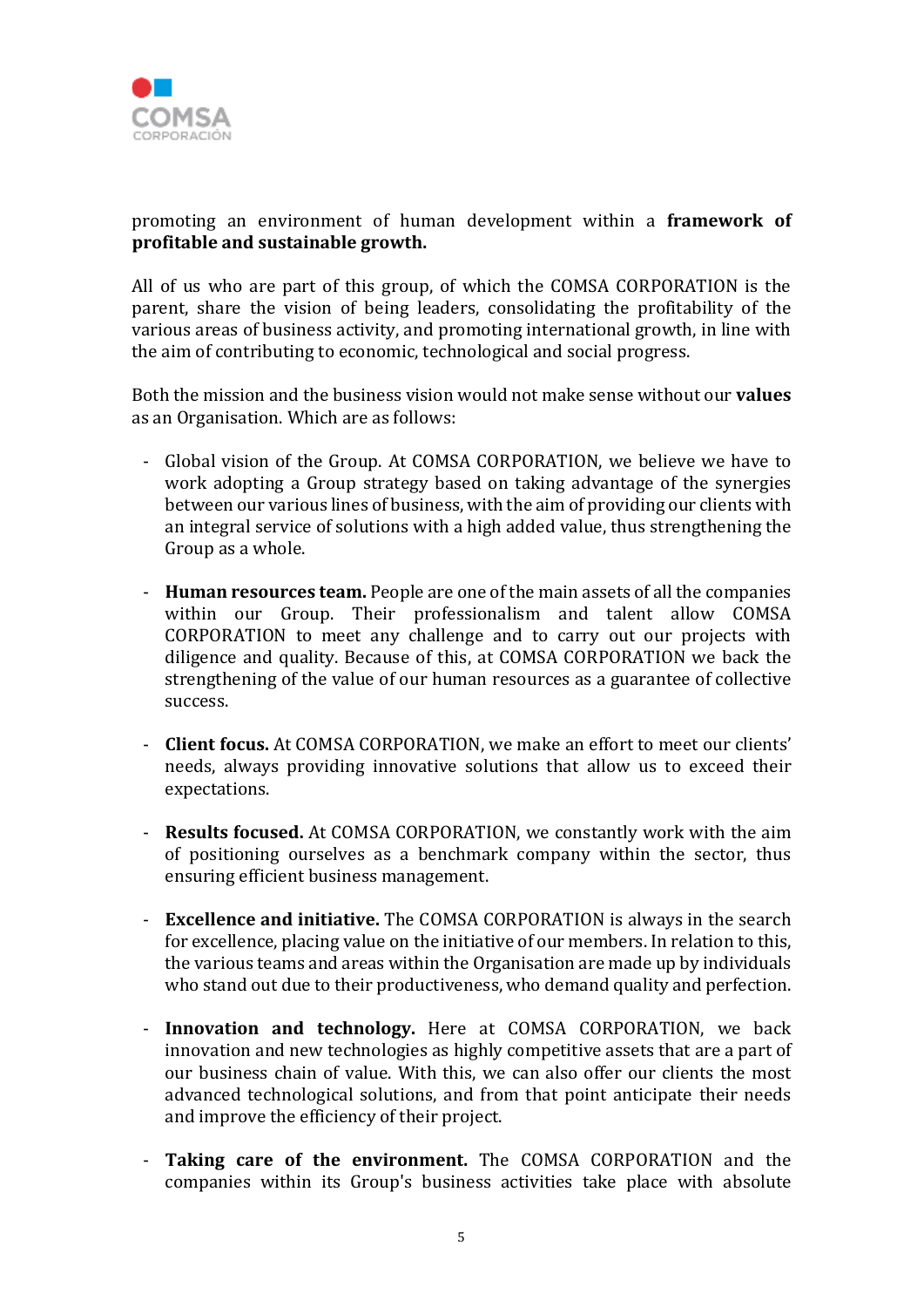

respect and commitment toward society and the environment. There is a clear vocation regarding social impact at the COMSA CORPORATION, acting under the principles of sustainability, integrity and responsibility.

# **III. Due diligence at COMSA CORPORATION.**

At our Organisation, we understand that diligence requires the completion of a set of measures and actions aimed at preventing, detecting and where applicable, reacting to eradicate malpractice and breaches that may take place during our business activities.

Acting diligently **involves everybody who is a part of the COMSA CORPORATION, and companies within the Group**, in regards the functions that each person carries out at our Organisation.

The COMSA CORPORATION Board, as the governing body, is concerned and involved with effectively providing the resources necessary to comply with due diligence at the COMSA CORPORATION and at the companies within the Group. In addition, in relation to this area the COMSA CORPORATION governing body and each of the companies within the Group can count on the collaboration of the Organisation's upper management.

For the purposes of complying with due diligence regarding ethical and regulatory compliance matters, the COMSA CORPORATION is involved with the following actions:

# **3.1. Identification of the risks of non-compliance.**

The risks of non-compliance involve in the main a negative deviation, from that which is expected based on the Organisation's risks prevention model, including the provisions of this Code.

These risks add uncertainty in relation to the business objectives and to the compliance objectives of the COMSA CORPORATION. Furthermore, risks of noncompliance may involve criminal risks, in other words, risks related to conduct that may be considered as criminal offences.

The business management, carried out by the COMSA CORPORATION also involves a focus based on the risks of non-compliance. Due to this, and based on our risks prevention model, identification of the risks that may affect our Organisation is an ongoing task, subject to **constant monitoring and ongoing improvement.**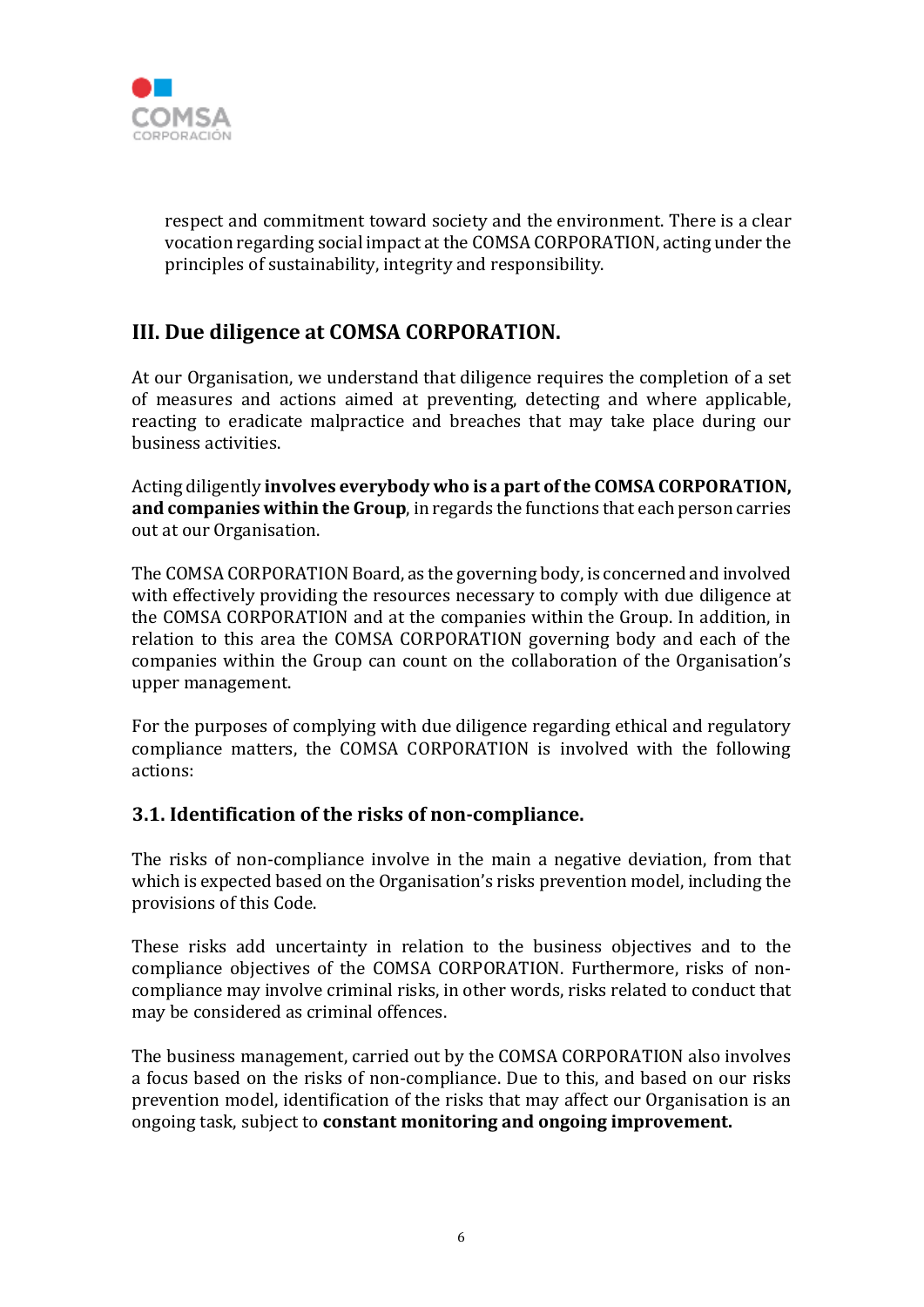

# **3.2. Leadership and undertaking of liability regarding ethical and regulatory compliance matters.**

The COMSA CORPORATION Board leads the ethical and regulatory compliance of the business and of the Group as a whole. In addition, the Board is ultimately liable for supervising effective compliance of this Code, as well as the Ethics Commission's activities, without affecting the board's responsibilities, of each of the companies within the Group in relation to penal compliance matters.

For its part, the Ethics Commission is charged with the functions of management related to the knowledge, understanding, sharing and supervision of compliance with the Code of Ethics by all members of the Organisation.

At the same time, all members of the COMSA CORPORATION and the companies within the Group have the obligation to know, understand and comply with the principles included in this Code of Ethics, as well as the guidelines established in the various policies, protocols or other internal regulations involved in the Code.

#### **3.3. Establishment of commitments.**

The COMSA CORPORATION business activities and those of the companies within the Group take place based on a series of commitments that are in line with our guiding values. These commitments are linked to our way of understanding and carrying out our business activities and in connection with individuals and society as a whole.

#### **3.4. Knowledge, training and awareness.**

From the COMSA CORPORATION governing body and upper management, the sharing of this Code of Ethics is promoted amongst members of the Organisation as well as with third parties. Furthermore, at COMSA CORPORATION we understand that ethical and regulatory compliance training is a fundamental activity for the effectiveness of our business activities. Regular training regarding the provisions of this Code of Ethics, and other internal regulatory compliance matters is at the same time a way of creating awareness regarding the relevance of adapting everybody's behaviour within the Organisation to ethical and regulatory compliance.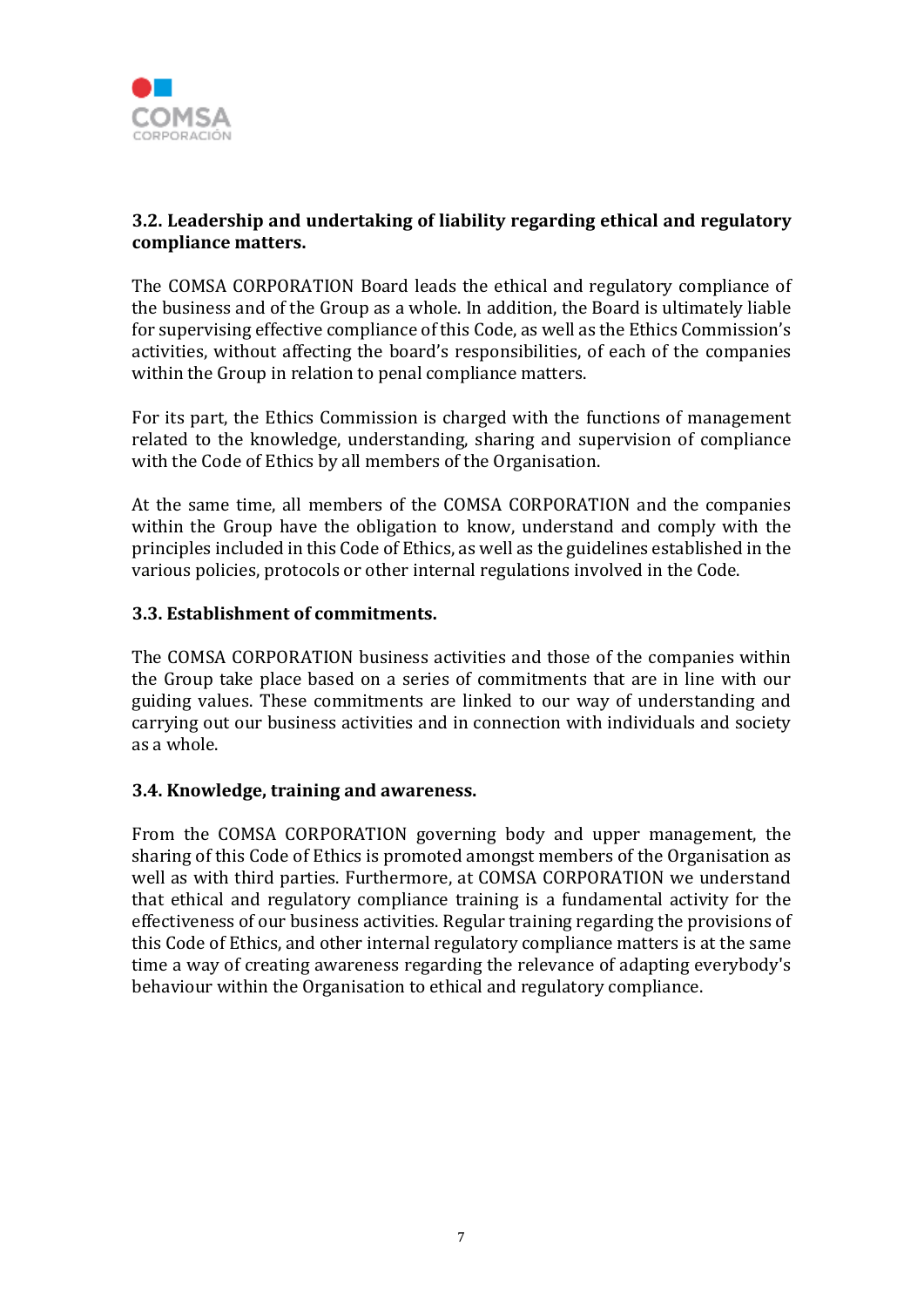

# **3.5. Supervision, monitoring and continual improvement.**

The COMSA CORPORATION Ethics Commission is required to ensure knowledge, understanding and compliance with the provisions of this Code of Ethics, as well as ensuring satisfactory operation of the Organisation's ethics channel. Amongst its functions are the monitoring of compliance with the Code within the Organisation, and regular reporting in relation of this to the Board.

The supervision and monitoring of compliance with the provisions of this Code of Ethics are activities that are necessary to ensure continual improvement of the COMSA CORPORATION Group offences prevention model.

#### **3.6. Notification of irregularities and non-compliance.**

The COMSA CORPORATION has established an ethics or reporting notification and consultation channel procedure which, supervised by the Ethics Commission, allows all members of the Organisation, in good faith and safe from reprisals, the ability to notify of malpractice and ethical or regulatory non-compliance that they become aware of. In relation to this, in accordance with the COMSA CORPORATION internal regulations, information regarding malpractice and non-compliance is one of the obligations of all members of the Organisation.

Members of the Organisation may also make use of the ethics channel should they have any queries, or to propose improvements to the internal management systems existing at the Organisation in the various matters included in the Code, or to report behaviour or areas of risk.

Specifically, notifications and reports of issues related to the Code of Ethics, can be done using the following channels:

- Internet address: "ComisiondeEtica@comsa.com"
- Via post: By sending a letter to the Chair of the COMSA CORPORATION Ethics Commission, Viriato, 47 08014 Barcelona.

#### **3.7. Zero tolerance and correction of any non-compliance.**

The COMSA CORPORATION has a zero-tolerance policy in relation to noncompliance with ethics and regulations, as well as in the relation to the committing of any breach of them.

Non-compliance with this Code of Ethics, as well as with any internal regulations at the Organisation will be studied in accordance with internal regulations, applicable agreements and where applicable, current law. Furthermore, in the case of confirming any non-compliance or breach, the COMSA CORPORATION will adopt the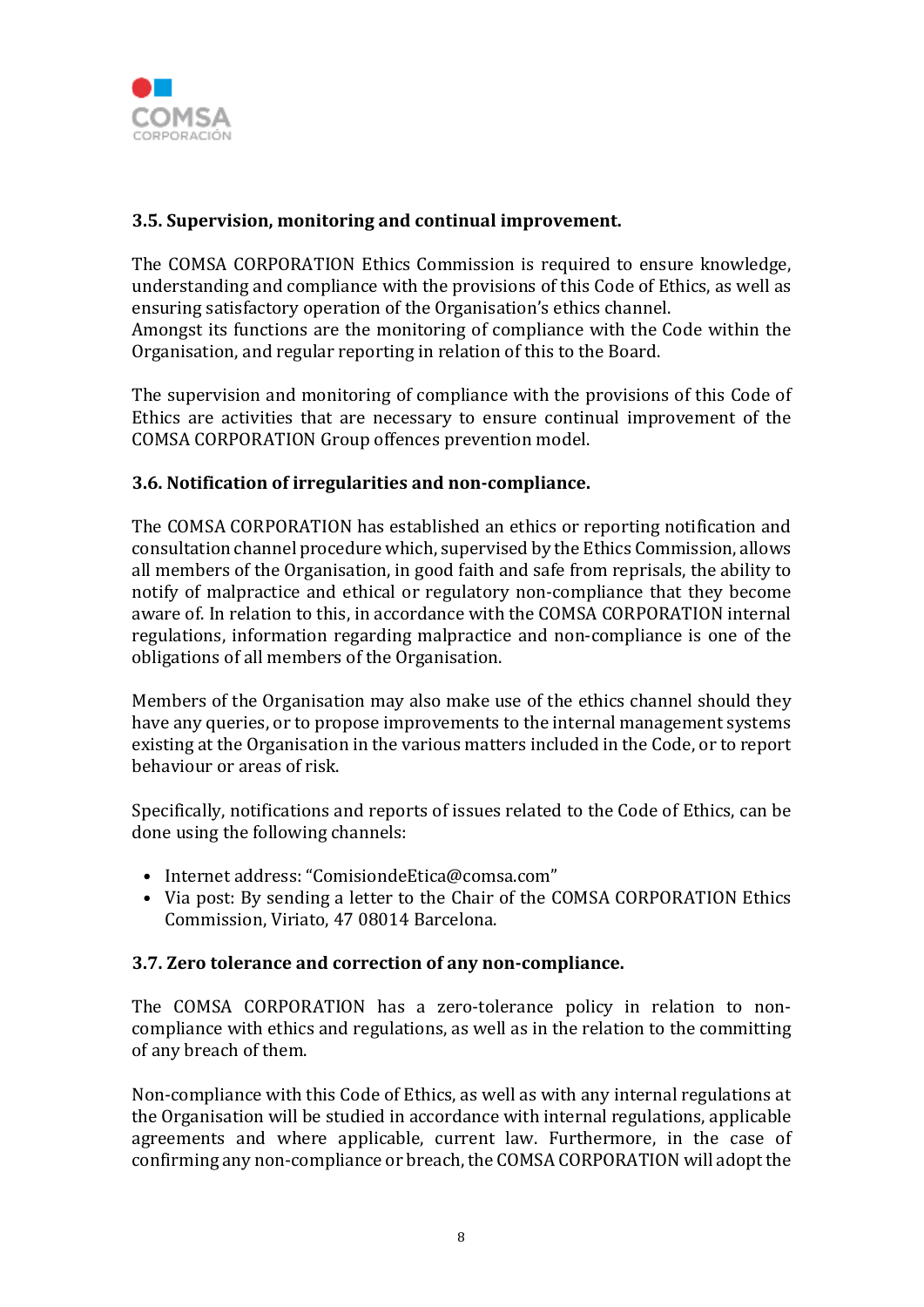

corrective measures necessary, including where applicable, the imposing of sanctions.

# **IV. Recipients.**

The provisions of this Code and the remaining regulations that make up the COMSA CORPORATION and Group companies' regulatory section in ethics and regulatory compliance matters are of **mandatory compliance for all its members**, irrespective of your work contract, role or location of your position.

Thus, all members of the Organisation **are responsible for knowing, understanding and complying** with the rules related to our area of competence. The Code of Ethics and implementing policies and protocols are included in these rules. In the case of any queries regarding the scope, contents or compliance of the provisions of any of the binding rules, you may consult with your supervisor or with the various internal means established by the Organisation.

# **V. Responsibilities of members of the Organisation.**

# **5.1. Common responsibilities.**

The COMSA CORPORATION promotes business activities based on a culture of ethical and regulatory compliance. Through this measure, it is understood that all members of the Organisation should:

- Know, understand and comply with the commitments and principles included in this Code of Ethics, as well as legal and internal rules, including procedures applicable to your competencies.
- Contribute to knowledge, understanding and compliance of the Code of Ethics.
- Request assistance when you have queries.
- Inform of unsatisfactory behaviour which you may observe at any time in relation to matters included in the Code.
- Collaborate in the proper functioning of the internal control systems implemented by the Organisation.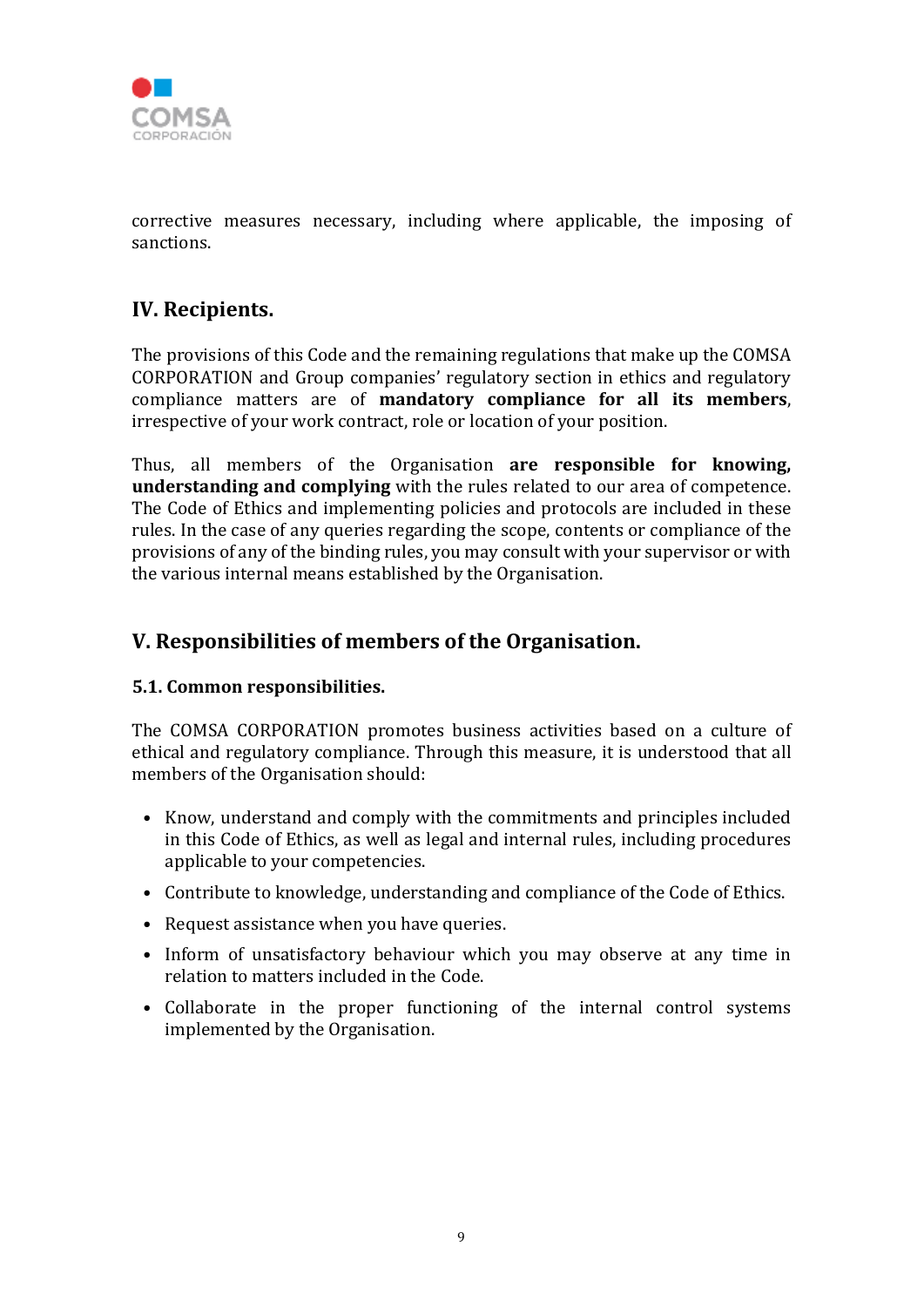

## **5.2. Directors' responsibilities.**

As well as the responsibilities included in the previous section, members of the COMSA CORPORATION and Group companies who hold directors roles, or who manage the work of others have additional responsibilities. Amongst which, the following are included:

- Collaborating in the knowledge, understanding and compliance of the Code of Ethics, rules and procedures upon which it is based.
- Contributing to the creation of an appropriate ethical tone within the Organisation, creating a working atmosphere where staff are aware of expected behaviour, and acting in consequence of this.
- Support, respecting the confidentiality, of those who in good faith, inform you of any queries or notify you of any irregularities in matters related to the Code of Ethics.
- Lead by example.

# **VI. Our commitments.**

# **6.1. Commitment to ethical and regulatory compliance.**

The COMSA CORPORATION promotes the **culture of compliance** as one of its key identifiers. With this measure, members of the Organisation should adopt, at all times, ethical behaviour in accordance with the Organisation's values and practice, as well as avoiding any behaviour that may contravene applicable regulations, that affects the Organisation's reputation or negatively affects its public image.

# **6.2. Commitment to respecting human rights.**

The COMSA CORPORATION and Group companies' activities take place while **respecting human rights and public freedoms**, in accordance with internationally accepted laws and practices. Amongst the standards that the Organisation takes as a reference, we can find the International Bill of Human Rights, the fundamental agreements of the International Labour Organisation (ILO) in labour matters or the OECD's guidelines for multinational companies.

The COMSA CORPORATION makes available the means to ensure compliance of labour provisions contained in the ILO basic agreements, and does not admit any practices that contravene these, nor by any companies within the Group or their partners.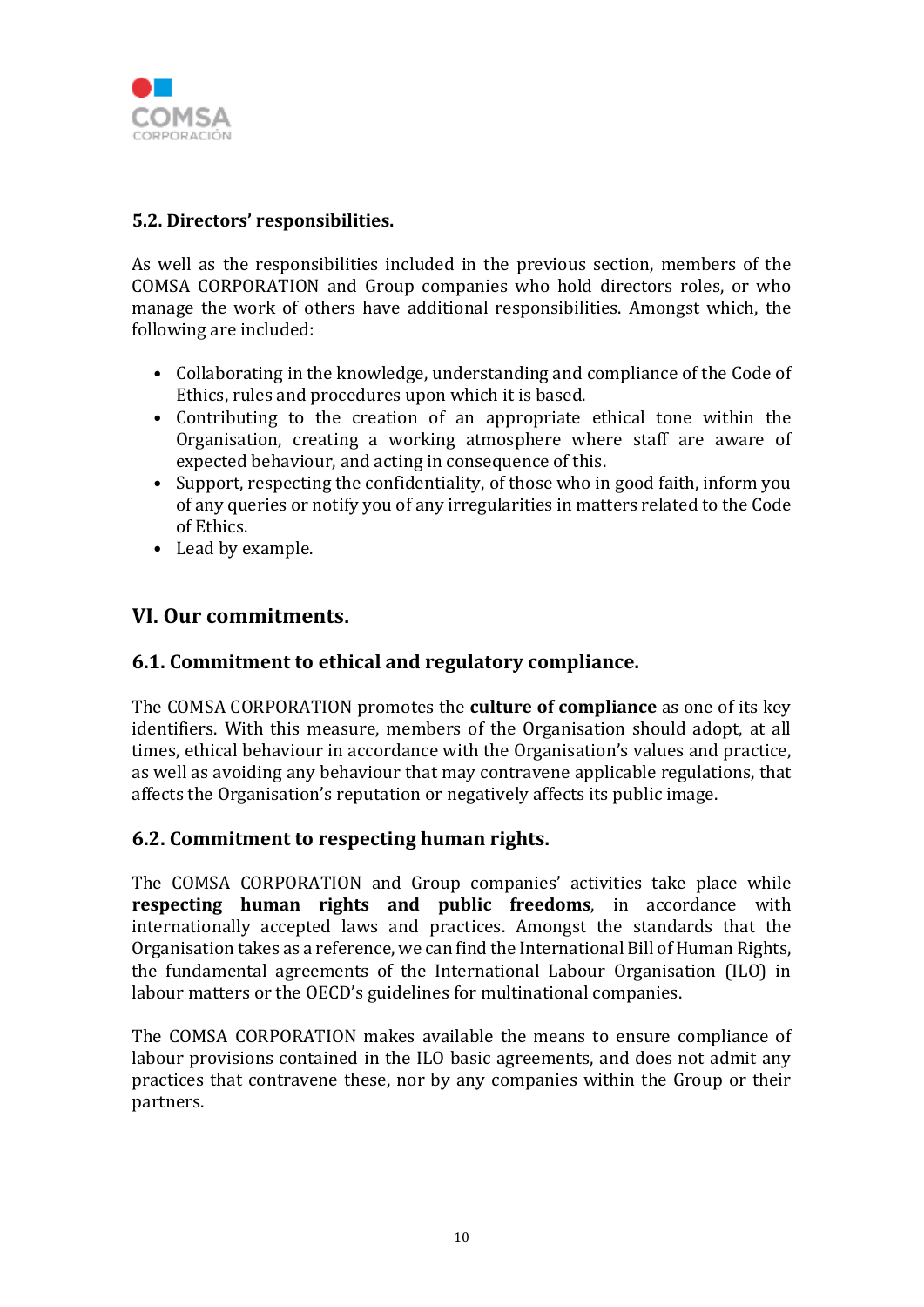

# **6.3. Commitments of members of the Organisation.**

#### **6.3.1. Relations based on respect of others.**

At the COMSA CORPORATION and Group companies, management of human resources and relations between its members is always based on a scrupulous respect of dignity and individuals' rights.

The COMSA CORPORATION commits to treating all members of the Organisation respectfully, professionally and impartially, as well as generating an agreeable, gratifying and safe working atmosphere, which encourages people to give their best. Relations between the COMSA CORPORATION and the Group companies' staff with its suppliers, contractors and partner companies, will be based on professional respect and mutual collaboration.

The COMSA CORPORATION wholeheartedly rejects the abuse of authority and any type of physical, psychological or moral bullying, as well as any other conduct that may generate an intimidating, offensive or hostile work environment.

COMSA CORPORATION does not and will not tolerate under any circumstance child labour. In relation to this, it will ensure strict compliance with the International Labour Organisation's provisions in relation to minors, requiring strict observance of this requirement by any third-party supplier or equivalent.

#### **6.3.2. Equal opportunities, development and a culture of merit.**

At the COMSA CORPORATION there is a clear commitment in respect of equal opportunities, development and a culture of merit. In relation to this any discriminatory conduct for reasons of gender, race, sexual orientation, religious beliefs, political opinions, nationality, social origin, disability or any other characteristic upon which discrimination may be based, is rejected. Decisions regarding selection and promotion at the Organisation are based on merit and circumstances, with evaluations being objective and transparent. In addition, decisions regarding separation or removal are based on circumstances, with evaluations being objective and transparent.

The COMSA CORPORATION is committed to providing the means to contribute to the learning and training of its staff along with updating their knowledge and competencies in order to promote their professional growth and to maximise their provision of value in relation to clients, shareholders and society in general.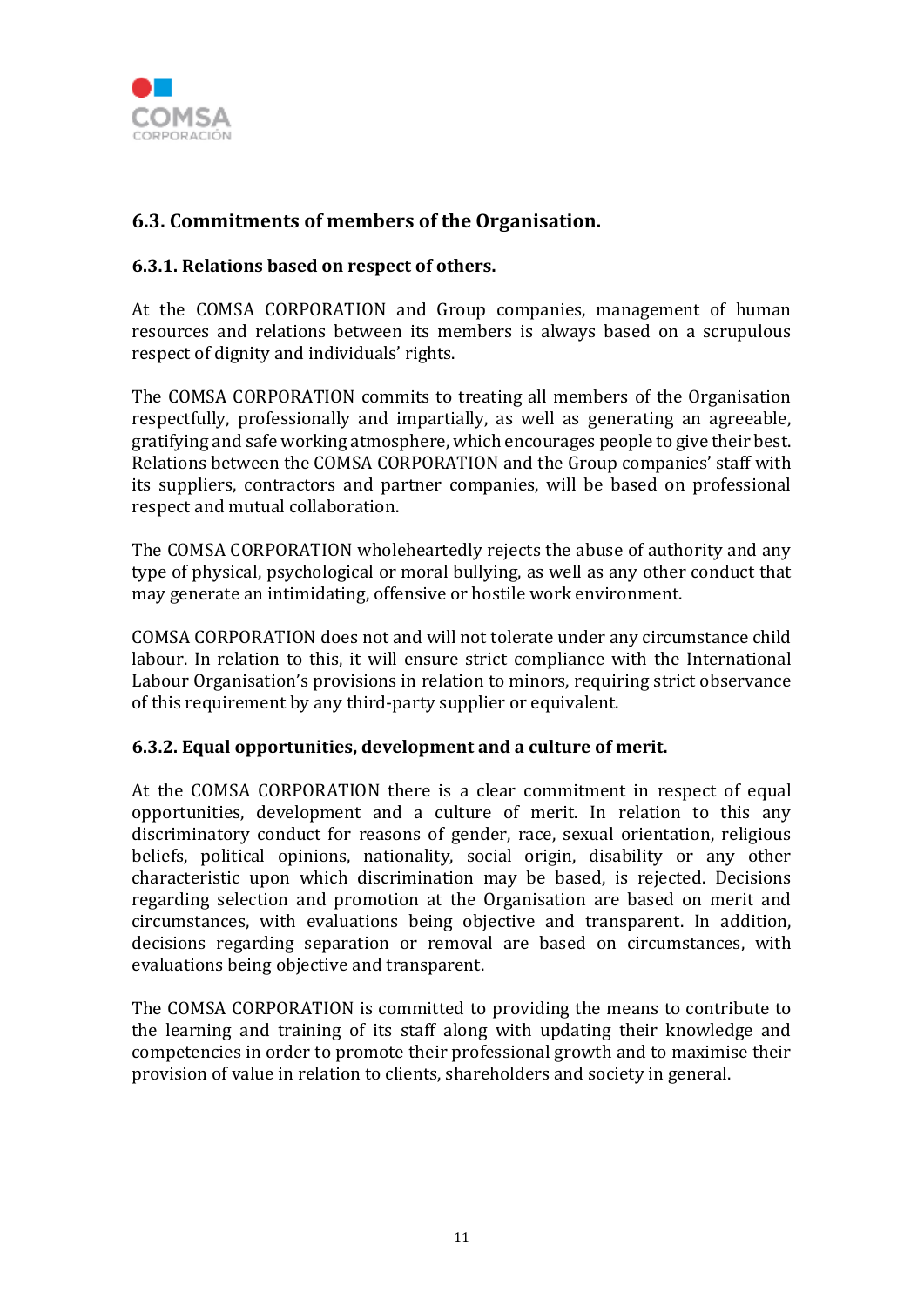

## **6.3.3. Teamwork.**

Collaboration and teamwork are vital in order for the COMSA CORPORATION to be able to achieve its objectives and to fully take advantage of the capabilities, resources and diversity of knowledge, skills and experience of those that form part of the Organisation. With this measure, the COMSA CORPORATION promotes, enables and incentivises collaboration and teamwork, irrespective of the Department or business in which staff are working.

Any member must show a spirit of collaboration, making available to whoever requires, their knowledge, skills and talent in order to contribute to achieving the objectives and global interest of the Organisation.

#### **6.3.4. Health and safety in the workplace.**

The COMSA CORPORATION **scrupulously complies with applicable regulations to offer a health and safe workplace,** providing the resources and knowledge necessary for this purpose. Furthermore, the Organisation commits to ongoing improvement of the prevention of workplace risks measures and the promotion of health at the workplace in each sector or location where its business activities are carried out.

The COMSA CORPORATION also promotes and stimulates the adoption of advanced practices in the health and safety of its suppliers, contractors and in general, partner companies.

#### **6.3.5. Work / life balance.**

The COMSA CORPORATION is conscious of the benefits of a **balance between work life and family life of its members.** In relation to this, it promotes the measures necessary to enable a healthy work/life balance of all those who are part of the Organisation.

# **6.4. Commitments to suppliers, clients and the market.**

At the COMSA CORPORATION there is a **firm commitment to reject any type of corruption** within the framework of relations with suppliers, clients and the market. In relation to this, the COMSA CORPORATION will ensure and adopt any measures necessary in order to comply with all applicable rules that forbid either national or international bribery, as well as in those countries in which the Organisation carries out its business activities.

The selection of COMSA CORPORATION and Group companies' suppliers, contractors or partner companies is done based on a **criterion of transparency, objectivity and free competition.** In relation to this, amongst the more relevant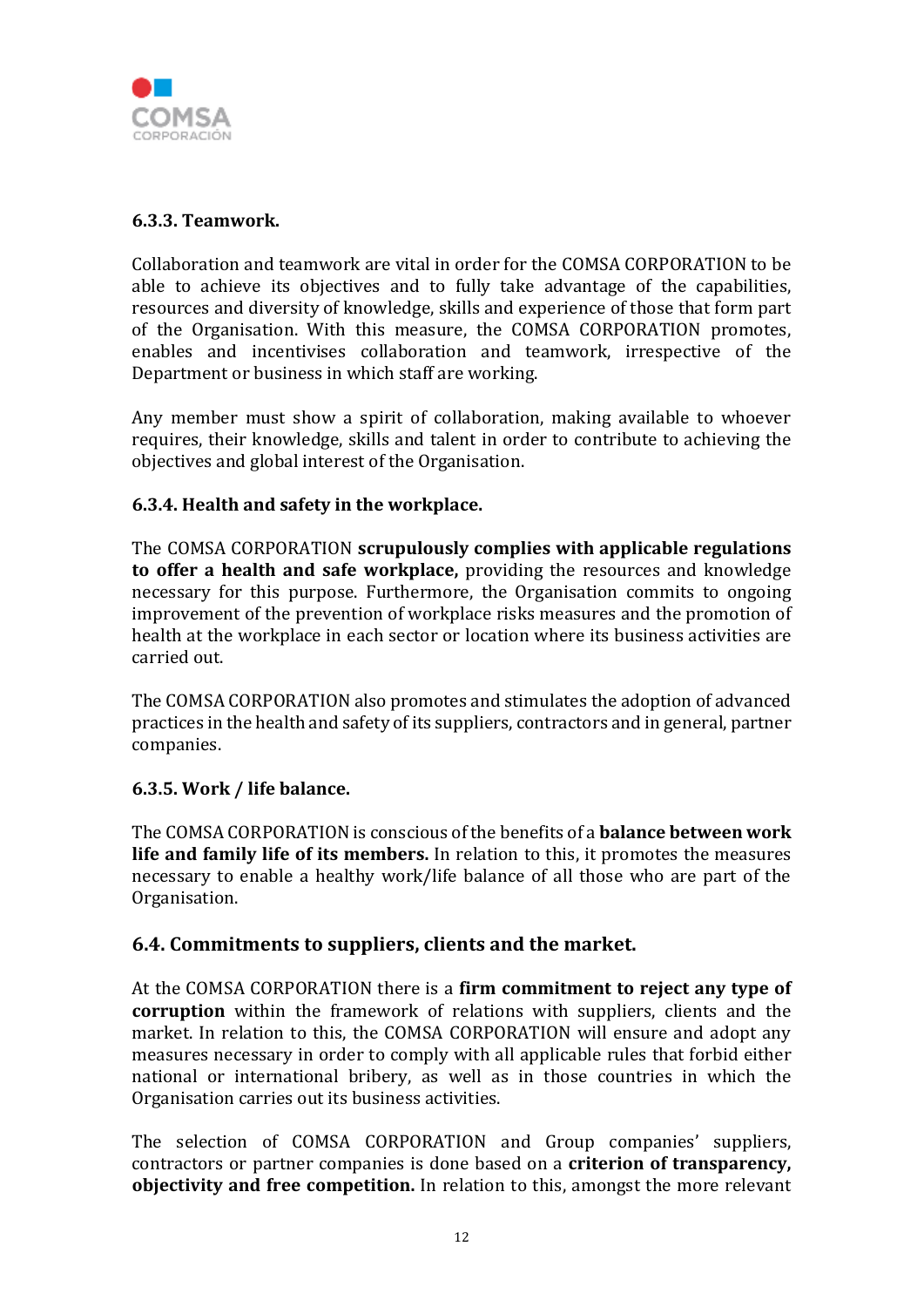

aspects, as well as the suppliers' experience, we address their technical and financial solvency.

The information that COMSA CORPORATION and the Group companies have **in relation to its clients is confidential.** In regards to this measure, information handling takes place in accordance with applicable data protection regulations. Furthermore, the commercial relations we have with our current clients are based on always procuring the highest quality of our services and with the relevant documentation.

The COMSA CORPORATION and its Group companies' business activities take place **fairly**. In relation to this, all its members commit to carrying out their functions honourably, as well as not taking part in any activities that involve unfair competition. Furthermore, the COMSA CORPORATION **rejects deceitful, fraudulent or malicious conduct** that leads to obtaining inappropriate advantages over clients, suppliers or competitors.

Within the framework of commercial activities, the COMSA CORPORATION promotes its products and services in accordance with their quality, and based on **objective standards**, without discrediting in any case the competition, or providing false or inappropriate information in respect of this.

The search for market information or information regarding companies within the sector by members of the Organisation, must take place ethically and in accordance with applicable regulations. In relation to this, there exists an absolute rejection by the COMSA CORPORATION of obtaining information inappropriately, or by breaching confidentiality of its legitimate owners. Specifically, special care must be taken to **avoid breaching company secrets** in the cases of staff coming from other companies.

The COMSA CORPORATION is an Organisation that is also committed to compliance with **fair competition** regulations. With this measure, the activities carried out by our members must avoid any conduct that constitutes or may constitute collusion, abuse or restriction of competition.

# **6.5. Commitments with the Public Administration.**

During their business activities, the Organisation also has ongoing relations with various public administrations. These relations between the COMSA CORPORATION and Group companies with the public administration are based on **strict compliance with the law and applicable regulations (local and international).**

In relation to this, any illicit conduct established for contact with public administrations is forbidden, in addition to requiring strict compliance with local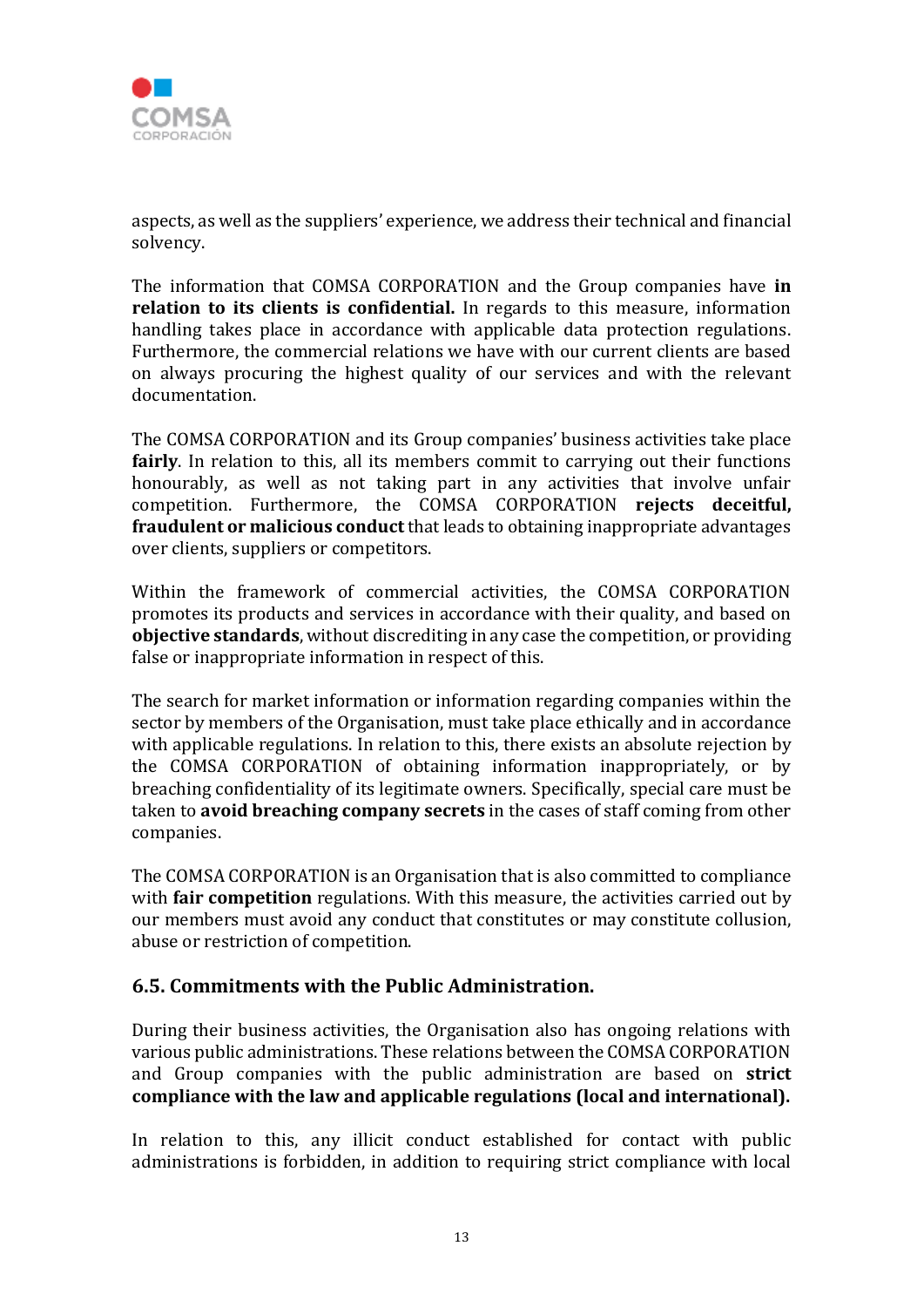

and international anti-corruption laws, as well as in relation to those countries where the Group operates.

The COMSA CORPORATION is also committed to ensuring that any public aid that is requested and where applicable received, is correctly managed and invested properly in accordance with the use for which it has been granted.

# **6.6. Environmental and social commitment.**

The COMSA CORPORATION is an Organisation with a vocational sustainability, committed to the communities where it works via the creation of value, both from a local and global view point.

This commitment requires us to work, minimising the effects on climate change, increasing the effectiveness of the resources used, and developing more sustainable projects, with the aim of reducing our global footprint, with a responsible use of natural resources.

At the COMSA CORPORATION, for each new project, the environmental risks and opportunities associated are analysed, considering the context of the organisation, as well as the needs and expectations of the various interest groups, addressing them with the implementation of improved practices, based not only on strict compliance of legislation and applicable technical regulations, but also via voluntary commitments that the Organisation undertakes within a context of **ongoing improvement.**

These environmental commitments are underpinned on policies and procedures that include promotion of the circular economy, the reduction of greenhouse gases and the fight against climate change, as well as the reduction of our carbon footprint, and the consumption of water and waste and respect for biodiversity. All members of the Organisation share these environmental commitments.

The implementation of these principles takes place promoting training and information, not only internally, but throughout the whole value chain, including contractors, suppliers and our partner companies, who are informed of these principles, requiring and monitoring compliance of the environmental procedures and requirements applicable in each case.

Furthermore, the Organisation commits to correcting and remedying any inappropriate behaviour that is discovered.

The COMSA CORPORATION, is committed to acting responsibly in all geographical areas where it operates, fully respecting the origins, habits, principles and cultural diversity of people and communities.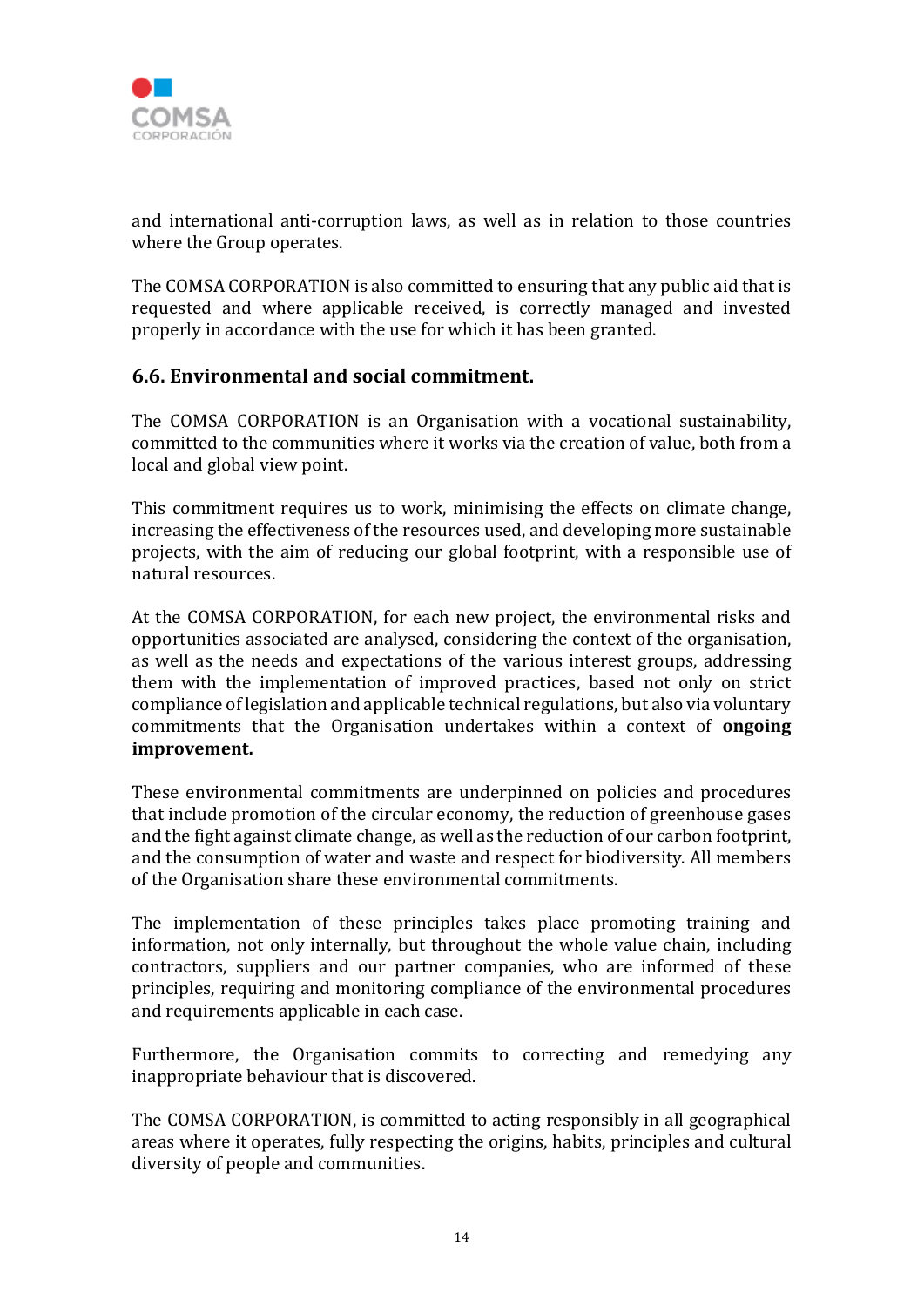

The result of this commitment is the Organisation promoting the inclusion and diversity of its workforce, prioritising incorporation of local staff and enabling access to employment to those in situations of risk, for the projects that are carried out, as a way for economic development of the communities in which they work.

In addition, any sponsorship or social action contributions that are made are done so with organisations that have an impeccable reputation, and which ensures proper administration of resources via the corresponding analysis of accounts. All contributions should be reflected in the Organisation's records.

# **VII. Guiding principles**

# **7.1. Regulatory compliance.**

The COMSA CORPORATION wishes to promote a **culture of regulatory compliance** for members of the Organisation, and therefore, its internal policies are based on a zero-tolerance philosophy in relation to behaviour that may involve breaches of legislation or internal Group rules and processes.

## **7.2 The use of the COMSA CORPORATION resources and assets.**

Members of the Organisation should protect and make good use of the Organisation's resources and assets, using them responsibly to prevent harm, loss, theft or improper use. Unless informed otherwise, the use of the Organisation's resources is exclusively for the carrying out of functions that are assigned.

**Under no circumstances may the COMSA CORPORATION IT resources be used to distribute or access adult content, or in relation to the involvement with illegal activities.** Nor shall the Organisation's funds or cards be used for inappropriate or illegal practices.

The requirement to protect resources also includes information and knowledge generated on the Organisation's premises, as well as in relation to anything that is its property or custodian. In the case of any queries, and unless informed otherwise, the information that the COMSA CORPORATION and the Group companies' staff has access to when carrying out their work should be considered as reserved and confidential.

# **7.3. Use of confidential information.**

Confidential information is that which, if made public, could influence the stock prices on secondary markets. All of the Organisation's staff must scrupulously comply with the provisions of confidential information applicable regulations.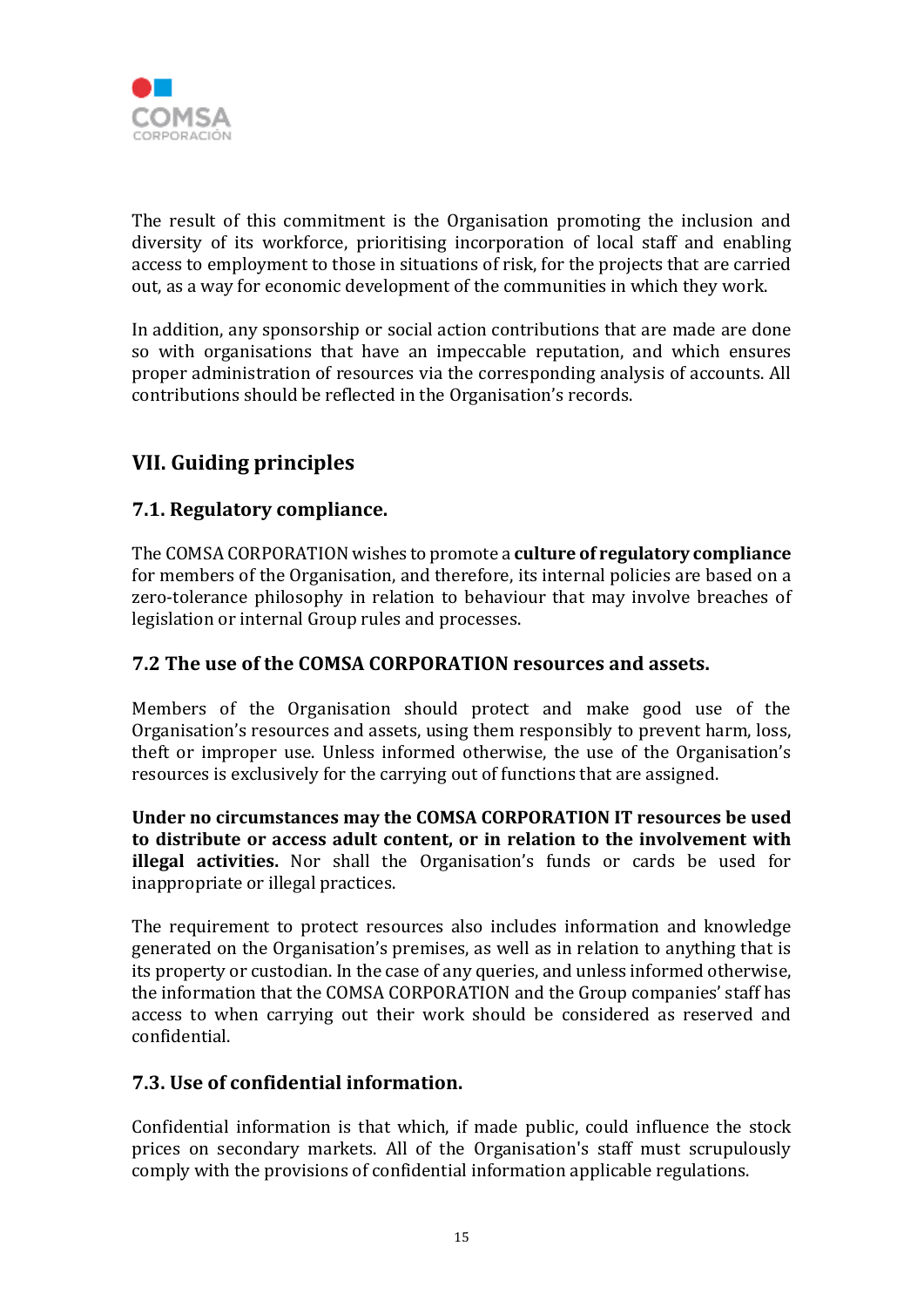

# **7.4. Internal control of information.**

Members of the Organisation must clearly and precisely reflect the transactions and events that take place in the Organisation's records, taking special care with the accuracy of the financial information entered on the Organisation's systems and that of its Group companies.

Should any member observe anything that, in accordance with their understanding, involves a breach of the principles of the aforementioned conduct, they should inform the Organisation's management through the channels they have established for this purpose.

# **7.5. Personal data protection.**

All members of the Organisation should **comply with current data protection legislation.** We commit to confidentiality and to making discreet use in accordance with the provisions of the law and internal data protection regulations, regarding information to which we have access when carrying out our work.

# **7.6. Prohibition of corruption.**

At the COMSA CORPORATION and its Group companies **reject any type of corruption, both in the public and private sector.** It also expressly forbids payments or undue attention to any individual or institution, public or private, with the intention of obtaining or retaining business or other benefits or advantages. Members of the Organisation may neither offer or receive, either directly or indirectly any benefit, gift or cash gift, either as a loan or early payment. Neither may they offer or receive, either directly or indirectly any benefit, hospitality, care package, gift or present which, due to its value, features or circumstances may reasonably alter the commercial, administrative or professional relations in which they take part.

Furthermore, members of the Organisation will abstain from making payments that facilitate or speed up processes, consisting in the provision of funds or other items of value, whatever their amount, in exchange for ensuring or speeding up a process in relation to any legal body, public administration or official body anywhere in the world.

#### **7.7. Precautions with payments.**

In order to **avoid possible money laundering**, members of the Organisation must pay special attention to those cases in which there is evidence of a lack of integrity of the individuals or companies with which the Organisation has relations.